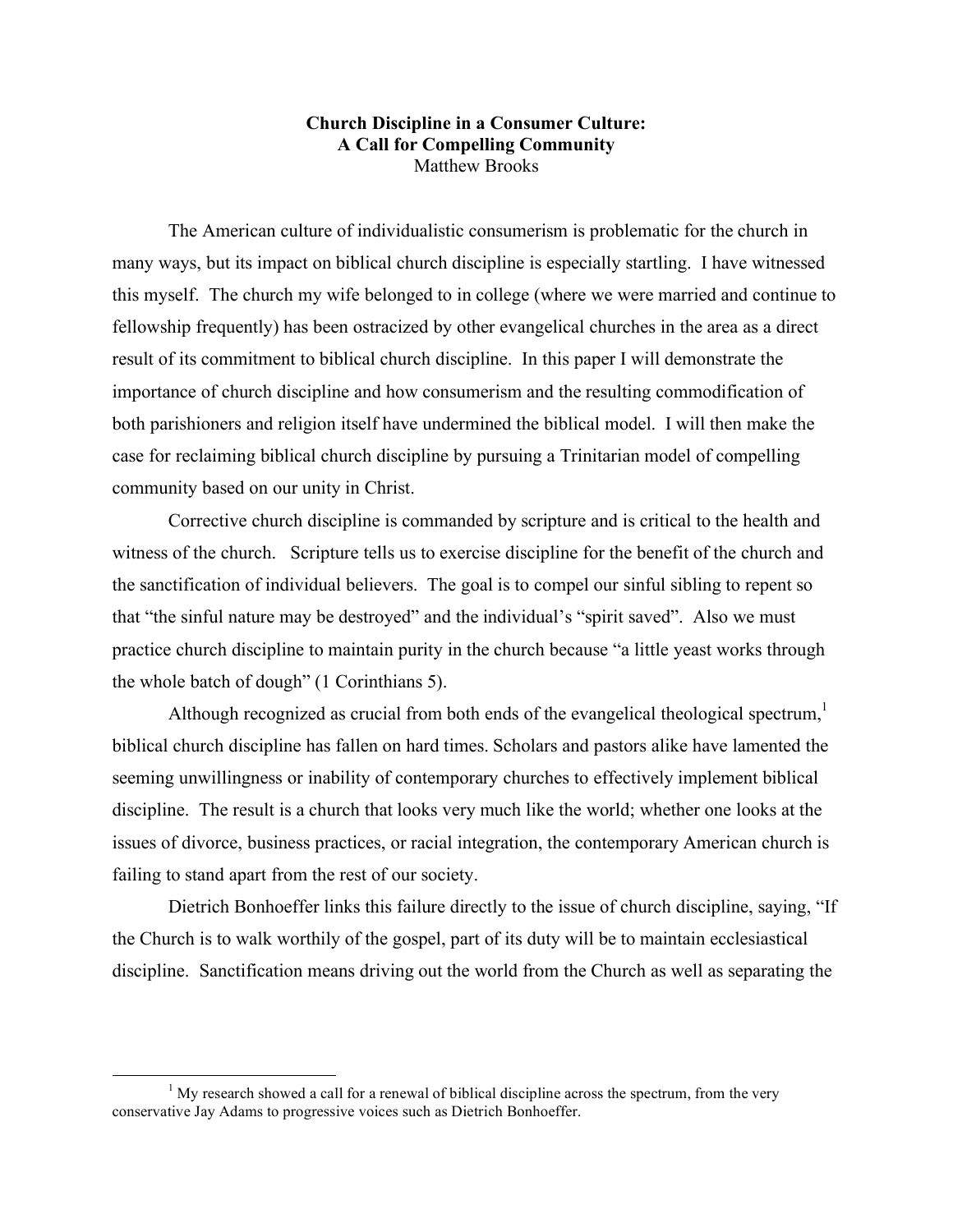Church from the world."<sup>2</sup> This failure to "drive out the world" has led to a weak corporate witness and a lack of moral authority within our society.

At the heart of this problem is consumerism and its tendency to reduce all things to commodities that can be compared and exchanged. The connection between the two is subtle and often unnoticed because as individuals "we have little idea of the extent to which we are molded by the culture we live in."<sup>3</sup> As modern Americans we are conditioned by our culture to be individualistic consumers; this conditioning impacts the way we think about everything, including church and how individuals relate to church authority.

The most obvious way our consumer society (which elevates individual preferences to the status of an unalienable rights) undercuts church discipline is that it views the biblical paradigm for discipline as archaic and oppressive. "Church discipline [can] be seen as discriminatory and as a violation of individual rights" and "churches which exercise corrective discipline might ... be called cults.<sup>34</sup> Another aspect of this societal pressure is the threat of lawsuits against churches that do follow the biblical paradigm.<sup>5</sup>

Consumerism also undermines church discipline in subtle ways. Even devoted Christians who desire to follow the Bible are being "trained" by our culture to "find fulfillment in consumption" and as this training takes root they invariably "bring the habits and dispositions of consumption to more traditional sources of meaning, including religion." <sup>6</sup> This leads to the expectation that the church is "a vendor of religious services and goods," and the Evangelical culture has largely molded itself to meet this expectation.<sup>7</sup> Relationship with Jesus becomes a

<sup>6</sup> Vincent J. Miller, *Consuming Religion: Christian Faith and Practice in a Consumer Culture* (New York: Continuum, 2004), 88.

<sup>7</sup> George R. Hunsberger, "Missional Vocation: Called and Sent to Represent the Reign of God," in *Missional Church: A Vision for the Sending of the Church in North America*, Darrel L. Guder, ed. (Grand Rapids, MI: Eerdmans, 1998), 84.

 <sup>2</sup> Dietrich Bonhoeffer, *The Cost of Discipleship*, rev. ed. (New York: Macmillan, 1963), 260.

<sup>3</sup> John White and Ken Blue, *Healing the Wounded: The Costly Love of Church Discipline* (Downers Grove, Ill: InterVarsity, 1985), 28.

 $<sup>4</sup>$  Ibid, 30.</sup>

<sup>5</sup> Lynn R. Buzzard and Thomas S. Brandon, Jr., *Church Discipline and the Courts* (Wheaton, Ill: Tyndale House, 1987), provides and in depth discussion of the legal implications of exercising biblical church discipline.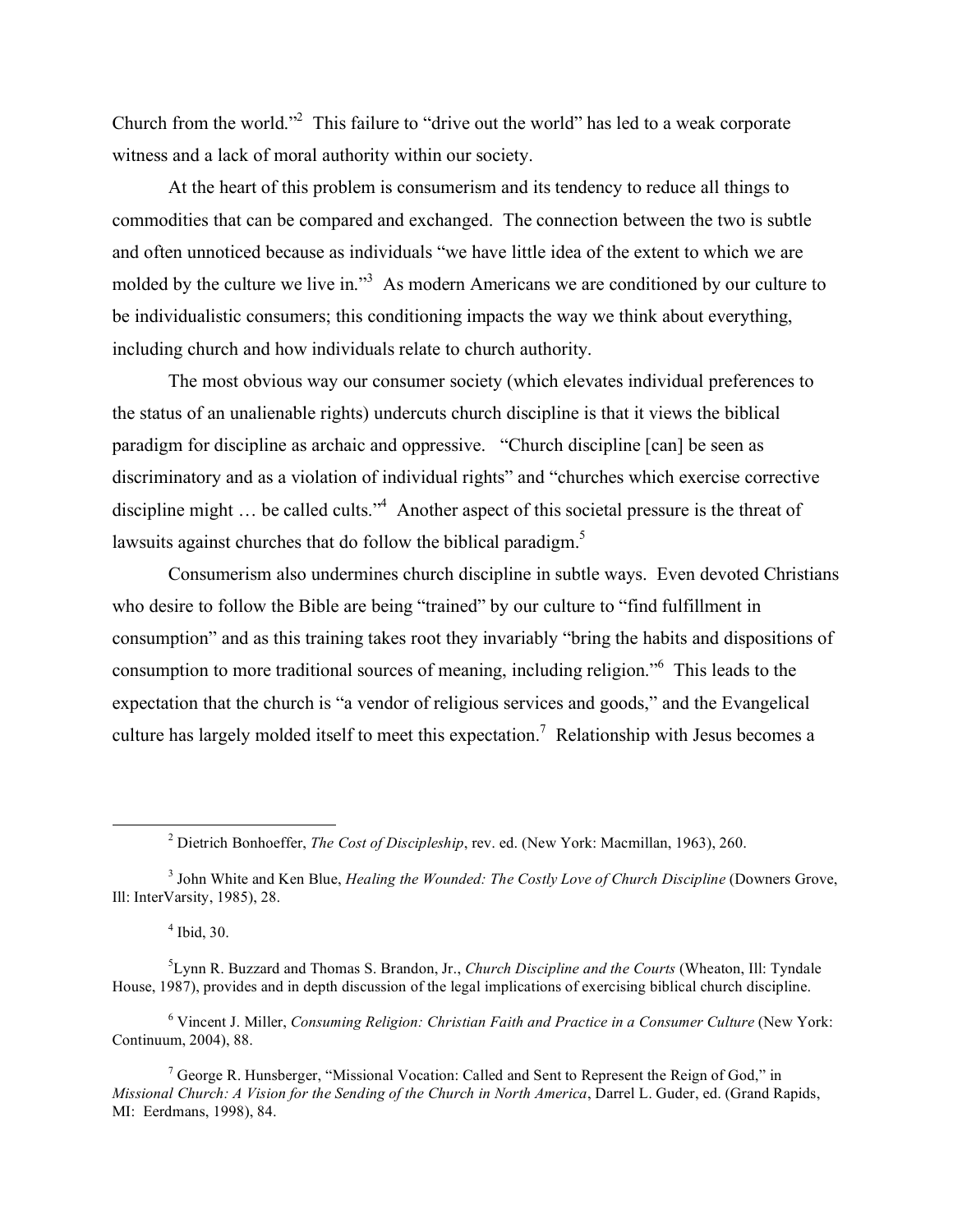product;<sup>8</sup> a commodity that can and is offered in a multitude of forms by a multitude of religious vendors.

Embracing this commodification of religion leads to a competitive spirit between churches because "churches are in competition to deliver the best goods – and to deliver those goods in a more digestible format than their competitors do."<sup>9</sup> Since "religious economies are like commercial economies", churches "must compete for members" knowing "that the 'invisible hand' of the marketplace is as unforgiving of ineffective religious firms as it is of their commercial counterparts."<sup>10</sup> Consequently churches clamor for more members by emphasizing what is popular rather than what is biblical and because "our individualism (as well as our sinfulness) militates against exercising corrective church discipline."<sup>11</sup> As a result, biblical discipline is often abandoned.

As churches compete for members they begin to see them as customers to be served rather than sheep to be cared for. This business model adopts business principles such as "the customer is always right" and "it's easier to keep an existing customer happy than to replace her with a new one". This commodification of people treats them as resources to be retained and leveraged rather than children of God to be lovingly disciplined so they might become more like Christ. Consequently, church discipline is seen as neither necessary nor desirable.

Even if an individual congregation resists the temptation to abandon biblical discipline in favor of the competitive business model of customer retention, the current dynamic makes it less likely for individuals to repent when disciplined.

Craig Van Gelder notes that one of the results of modern consumerism is a "multiplicity of options" available to the consumer.<sup>12</sup> We see this in Evangelicalism where churches offer a host of opportunities to minister and be ministered to so that individuals may choose which

 <sup>8</sup> George Barna, <sup>A</sup> *Step-by-Step Guide to Church Marketing: Breaking Ground for the Harvest* (Ventura, CA: Regal Books, 1992) Throughout his book Barna describes relationship with Jesus as the product that churches are to market.

<sup>9</sup> Paul Louis Metzger, *Consuming Jesus: Beyond Race and Class Divisions in a Consumer Church* (Grand Rapids, MI: Eerdmans, 2007), 135.

<sup>10</sup> Roger Finke and Rodney Stark, *The Churching of America, 1776-2005: Winners and Losers in Our Religious Economy* (New Brunswick, NJ: Rutgers, 2005), 9.

<sup>11</sup> White and Blue, *Healing the Wounded*, 29-30.

<sup>12</sup> Craig Van Gelder, "Missional Context: Understanding North American Culture," in Guder, *Missional Church*, 27.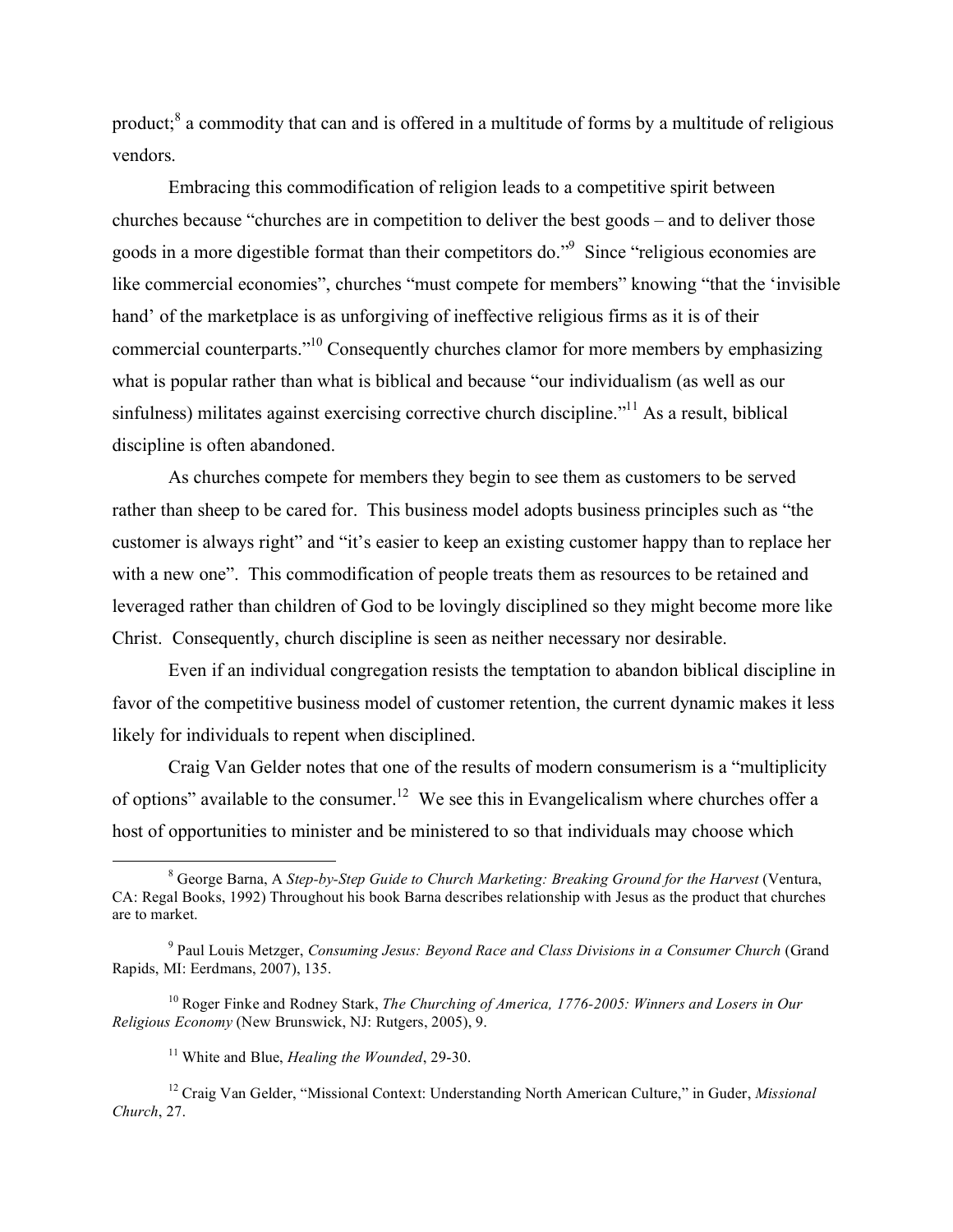options they prefer. In addition to the options offered by each congregation there are numerous options available from other churches and from parachurch ministries. It is not uncommon for a family to attend Sunday services at one church while during the week one child goes to another church for Awana, another attends a Young Life club, the mother participates in Bible Study Fellowship**,** and the father invests in a ministry such as Gideons International. All of these are good ministries**,** but the end result is that this family is not closely tied to any single community of believers because their time and interests are diffused among so many groups.

In *The Connecting Church*, Randy Frazee demonstrates how this kind of diffusion of time and interests leads to the breakdown of compelling Christian community and the isolation of individual Christians.<sup>13</sup> Without a compelling community the biblical model for church discipline doesn't work because removal from one circle of fellowship has minimal impact. The sinning Christian can simply reinvest in other communities of faith where discipline is not enforced.

In today's evangelical world, an individual under the discipline of one congregation can simply go to another church, perhaps one with better music and a nicer nursery facility. Since most churches will view this individual as a potential customer rather than a wandering sheep he will have little difficulty finding a church to welcome him. He is then able to continue claiming Christ and justifying his sin, all the while being affirmed by other believers who likely don't even know why he left his previous congregation. Since the disciplined member's connection to the disciplining church was not especially deep or compelling to begin with, making this kind of switch costs him very little.

The very prospect of this scenario discourages leaders from exercising church discipline in the first place. "It is difficult enough to get churches to exercise biblical church discipline in the first place. How discouraging it is to find that it has been undercut by some other church down the block!"<sup>14</sup> This discouragement makes it easy to disguise the customer retention model of consumerism with the rationale that, as his church understands the situation best, and hopefully they will eventually get the sinner to repent. Of course such thinking only feeds the cycle of discouragement in the church and accommodation of the sinner.

 <sup>13</sup> Randy Frazee, *The Connecting Church: Beyond Small Groups to Authentic Community* (Grand Rapids, MI: Zondervan, 2001), 23-30.

<sup>14</sup> Jay E. Adams, *Handbook of Church Discipline* (Grand Rapids, MI: Zondervan, 1986), 105.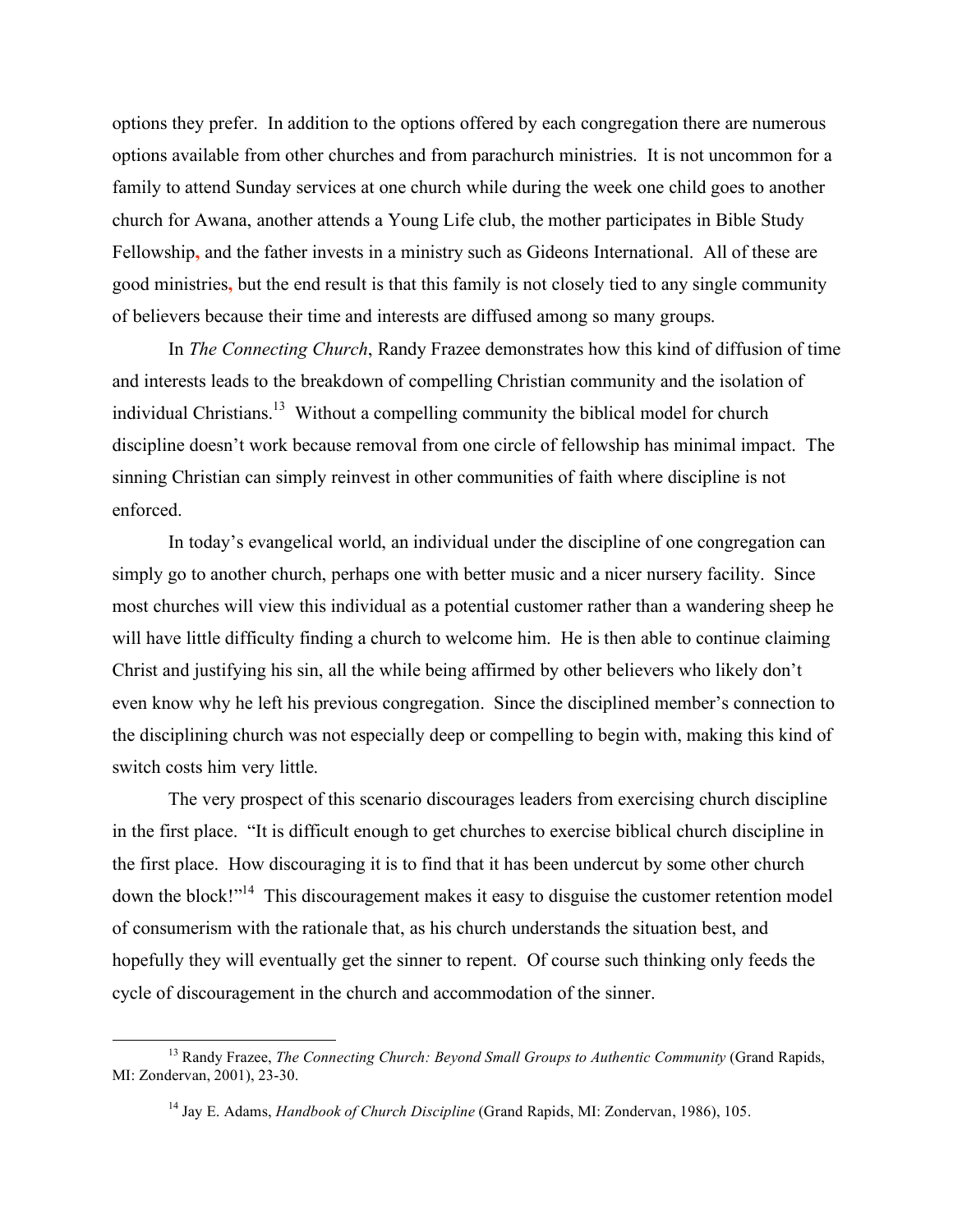This continuing paradigm of consumer driven accommodation of sin has effectively deprived the church of a crucial tool for sanctifying individuals and bearing witness to Christ. Without church discipline, serious personal sin often goes unchecked. Without their brothers and sisters holding them accountable by confronting serious areas of sin (and ultimately withholding fellowship if they remain unrepentant), individual believers can be easily led into the self-deception that justifies and excuses sin. When personal sin isn't dealt with, spiritual growth is all but impossible and the individual is unable to influence the world for Jesus: he loses his saltiness. (Mattthew 5:13)

Corporately, the toleration of serious sin compromises the holiness of the entire community. This in turn prevents us from shining "like stars in the universe" because we as a church are no longer "blameless and pure" and therefore do not stand apart from this "crooked and depraved generation" (Philippians 2:15). Even if one congregation takes a tough stand against sin by rigorously enforcing biblical discipline, the effect on the culture will be minimal as long as the majority of churches claim Christ while tolerating sin. The example of the many will overshadow the exception and our culture will continue to see Christians in general as hypocrites. The end result slanders Christ's name and severely undermines our witness.

It is imperative for today's Evangelical church to reclaim the biblical model for church discipline as we seek to become a holy and compelling witness for Christ. Unfortunately, the forces of consumerism that have undermined church discipline are not easily overcome. Vincent Miller asserts that the capitalistic system that drives American consumerism has shown itself capable of easily defusing even its "greatest critic" (communism), so it would be naïve for us to think the problem can "be adequately addressed by compelling counterarguments or passionate preaching."<sup>15</sup>

While the church must continue to battle the notion that consumers should be given "what they want, when they want it and at the least cost to consumers themselves"<sup>16</sup> we cannot wait for our society to be so radically transformed before reclaiming biblical discipline. Our consumer culture leads many to "choose the church that best suits their tastes and the needs they

 <sup>15</sup> Miller, *Consuming Religion*, 18, 35.

<sup>16</sup> Metzger, *Consuming Jesus*, 40.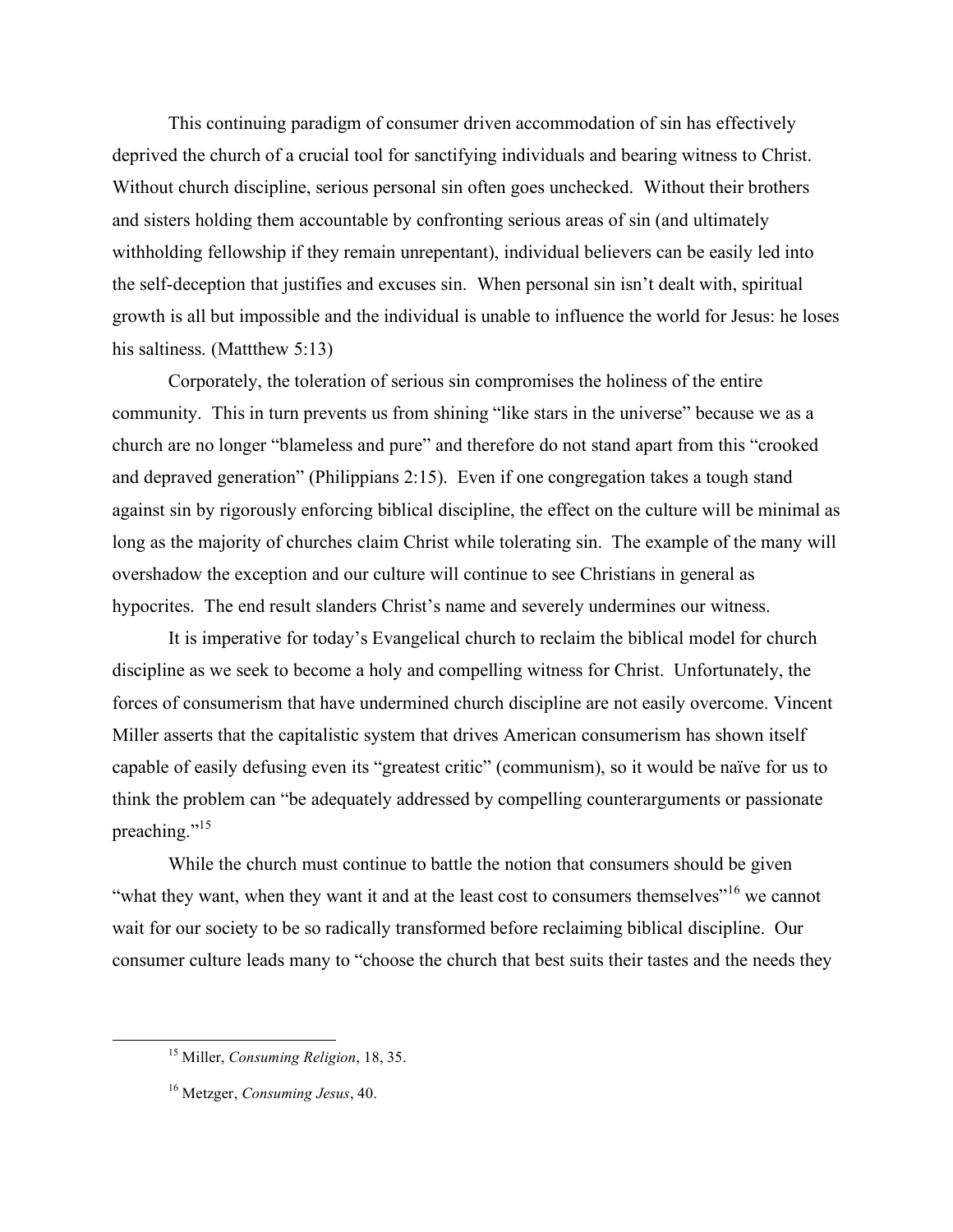perceive,"<sup>17</sup> but even as we seek to transform this consumer culture we must also be seeking to transform people's perception of need according to scripture. It is the need for compelling community in Christ that gives biblical discipline its power, and it is the blindness to this need caused by the individualistic nature of consumerism that must be overcome.

The truth is, most people's desire for compelling Christian community is very real (if not always realized). We were created to live in community, but individualism, the "key value [that] Western culture has implanted in us,"<sup>18</sup> often blinds us to that need for community, leaving it unmet even though we feel it deeply.

God himself is our model for compelling community. He exists in the perfect Trinitarian community of Father, Son, and Holy Spirit. The mission of the church must be to create a community where we are one even as the Father, Son and Holy Spirit are one. Since people were created to experience this kind of community, there is a deep need for intimate personal connection with God and each other, even in our individualistic world. Churches that resist the tendency to commodify people by practicing biblical discipline can reach people in this consumer culture by demonstrating the need for community and meeting that need through compelling community in Christ.

Randy Frazee's *The Connecting Church* presents a model for building this kind of Christian community. He asserts that, as believers share in each others' purpose, place and possessions, they can achieve the kind of profound unity God intended all believers to experience.<sup>19</sup> Frazee's methodology is open to question but his vision for compelling community must be embraced by the church if we are to reclaim biblical discipline.

We must pursue this type of compelling community in dependence on the Holy Spirit and by first seeking unity with Christ himself. True Christian unity cannot be achieved apart from the Triune God through whom we are all united. Therefore true unity must be achieved by submitting to God's word and enforcing biblical discipline. While this may be painful at first, as our communities grow in depth and profound unity we will reclaim the power of biblical church discipline. Individuals so intimately connected to each other through their connection with

 $17$  Ibid, 48.

<sup>18</sup> White and Blue, *Healing the Wounded*, 29.

<sup>19</sup> Frazee, *The Connecting Church.*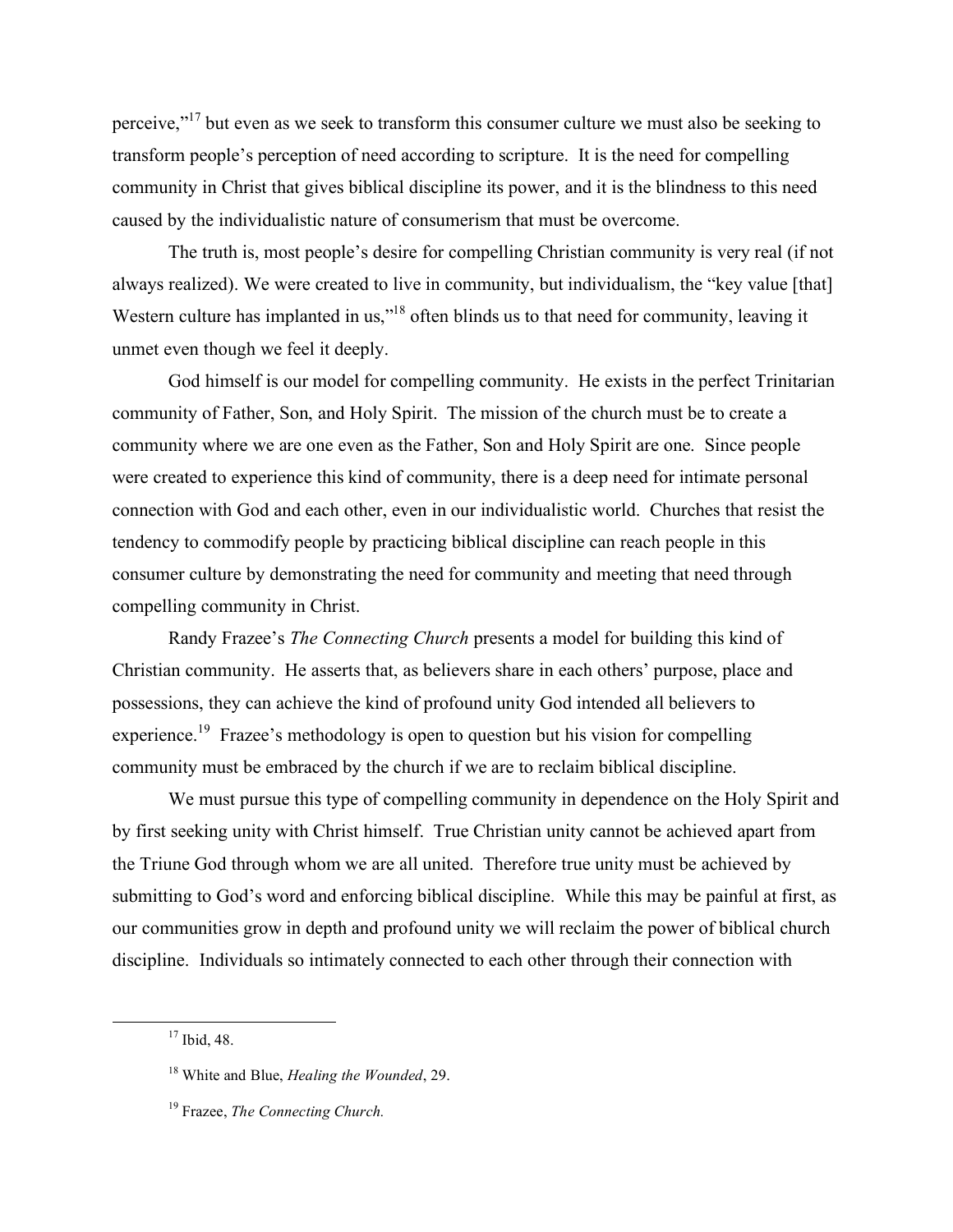Christ will be compelled to repent when confronted by the fellow members of this compelling community.

We must not stop there, however. Since all believers are part of the Body of Christ, congregations must work together to restore church discipline across congregational and denominational lines. Our "communal God invites us to collaborate" with himself and each other, uniting our many communities of faith in a co-operational and co-missional endeavor.<sup>20</sup> We must work together to sanctify sinners and preserve holiness within the church by enforcing biblical church discipline throughout the body of Christ. This means that when a believer has alienated one community of faith she must not be sheltered by another community until restoration has occurred. We must resist the temptation to commodify God's children by welcoming their money, time, and gifts into our fold instead of urging them to repent and be restored to the community that loved them enough to confront their sin.

As we strive for compelling community and a co-operational spirit based on our unity in Christ, we can restore biblical discipline in the midst of our consumer church culture. With a renewed desire for biblical discipline, the church will be more capable of transforming the wider culture by shining forth as an example of holiness and love, thereby attracting many to be transformed by the holiness and love of Christ himself.

 <sup>20</sup> Metzger, *Consuming Jesus*, 136.